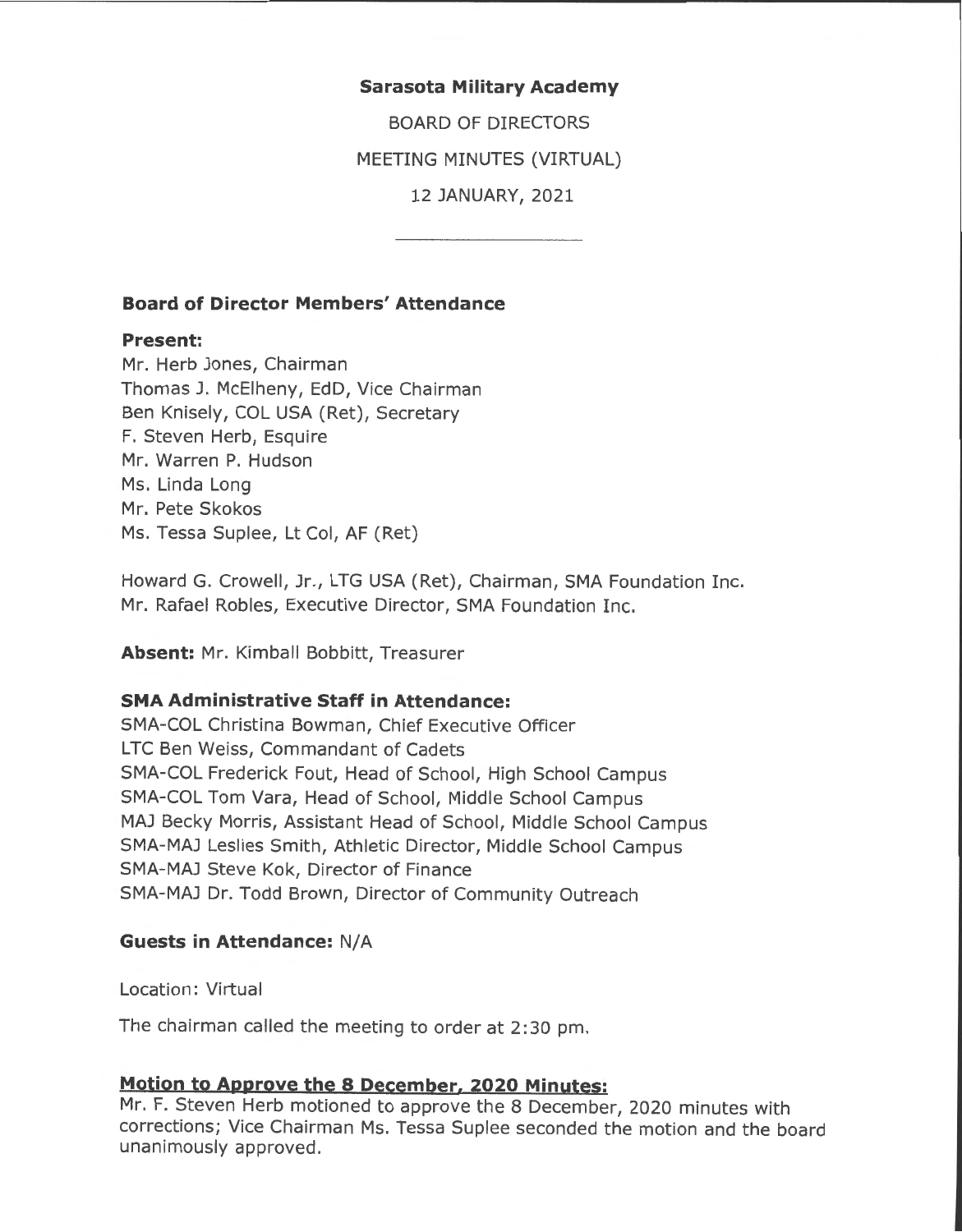**Executive Director of Schools Report:** SMA-COL Christina Bowman provided a read-ahead report. She discussed the enrollment postcard was sent to all fifth and eighth graders in Sarasota county as well as specific Manatee county zip codes directing them to a landing page for enrollment. SMA-COL Bowman stated twentynine students are to start in the second semester at the high school and commended the administrative teams, faculty and staff on both campuses on how they addressed the January  $6<sup>th</sup>$  incident in Washington, D.C.

SMA-COL Bowman stated the visits by LTC Ben Weiss to the prep every Tuesday morning to speak with students and military studies instructors is very successful with the goal of creating more connections of the prep to the high school. Mr. Warren Hudson agreed by also commending SMA-COL Bowman and staff in connecting the prep students with the high school. SMA-COL Bowman read a letter from a high school student thanking a staff member and stated the science and computer science positions at the prep are posted on the SMA website and Indeed.

**Community Outreach Director Report:** SMA-MAJ Dr. Todd Brown provided a read-ahead report. He discussed a few press recognitions such as the New Year's Eve Suncoast View segment highlighting SMA and infectious disease as the story of 2020 as well as winning bronze in the global contest representing 120 countries for SMA and Operation Outbreak for Best Hybrid Platform.

Chairman Herb Jones inquired as to how to maximize said accomplishments into donations and/or grants in which SMA-MAJ Brown replied that he is in the process of applying for specific grants through the technology field. He also discussed making changes to the Outbreak simulation to now test human behavior and interactions with added pathogens and other factors such as masks. SMA-MAJ Brown stated he is currently looking into the Department of Defense for support.

**Technology Report:** MAJ Becky Morris provided a read-ahead report. She discussed receiving two new chrome book carts and will provide a detailed report on total number of chrome books and carts for each campus requested by SMA-COL Bowman by next meeting.

**SMA Prep Head of School Report:** SMA-COL Tom Vara provided a read-ahead report. He mentioned SMA-CPT Samantha Miller was selected as the Middle School Teacher of the Year and looking to replace the science teacher position.

**SMA Prep Athletics Report:** SMA-MAJ Leslie Smith provided a read-ahead report. She announced the boys soccer team made it to the playoffs and lost in the finals by shootout for the third time in five years along with the cross country team exceling with a new sixth grade member who was undefeated all season. SMA-MAJ Smith stated the athletic awards ceremony was successful awarding the MVP and Most Improved and that tryouts for flag football, volleyball and lacrosse are underway.

# **Instructional Design & Curriculum:** N/A

**SMA Head of School Report:** SMA-COL Fred Fout provided a read-ahead report. He provided data on total COVID cases on the high school campus and mentioned it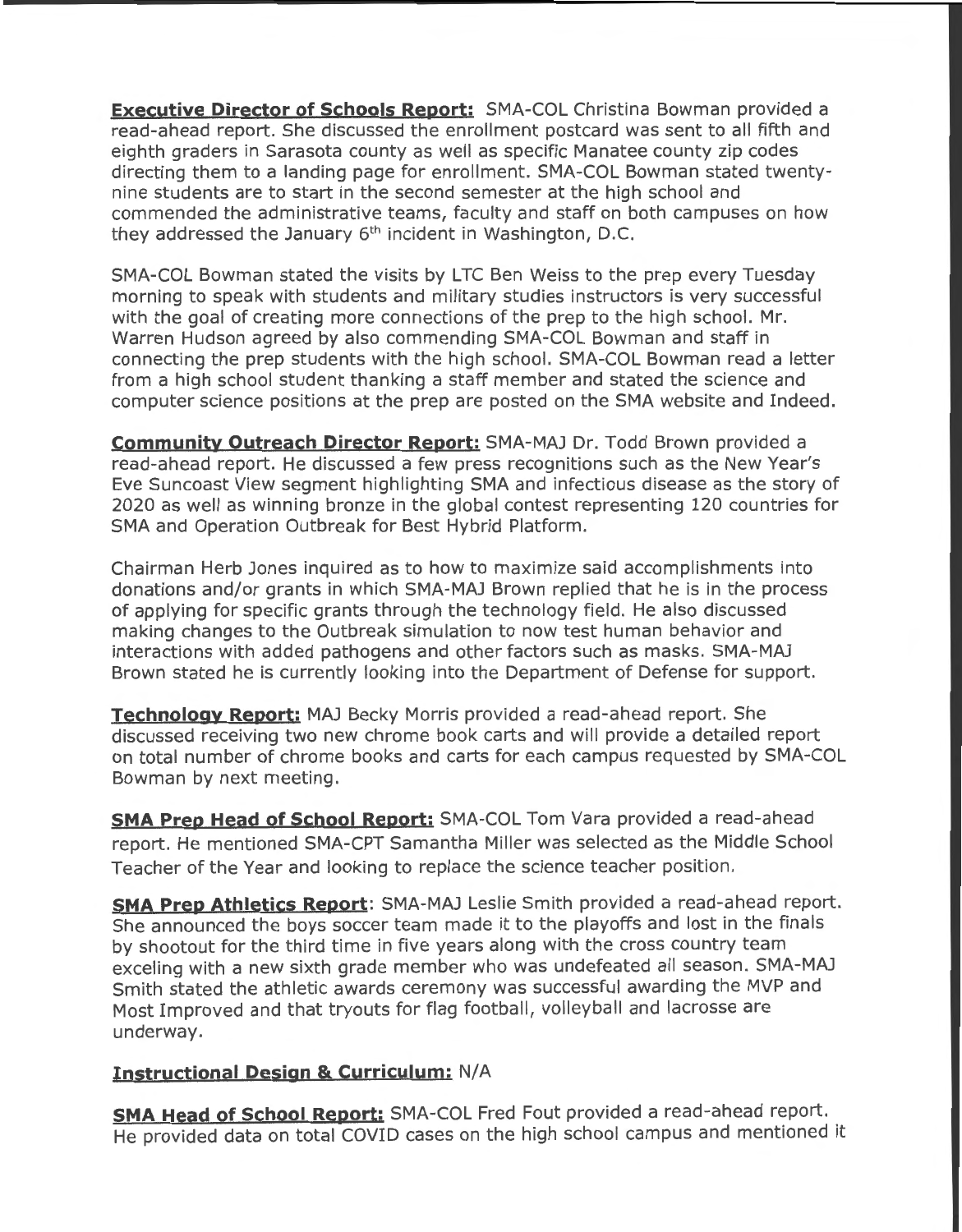is lower than the county's stating that mitigation strategies are working. SMA-COL Fout discussed recruiting strategies with LTC Weiss, Dr. Henry Orazi and the high school chorus along with himself going to the prep to speak with eighth graders over two days as well as airing two exclusive webinars on the evenings of the 19th and 26<sup>th</sup> for the families. He stated a virtual presentation at SSAS for parents as well as flyers sent to hand out to eighth graders at Suncoast were successful as both schools are good feeders into SMA high school.

**SMA HS Athletics Report:** SMA-MAJ Amy Mazner provided a read-ahead report.

# **1B Report:** N/A

**SAi/Commandant's Report:** LTC Weiss provided a read-ahead report. He discussed the ongoing plans to have high school groups attend the prep school regularly. LTC Weiss mentioned the possibility of extending the JROTC program to the eighth grade is promising and suggested an instructor moving with the eighth graders into ninth grade similar to the cohort program in the Army.

LTG Howard Crowell inquired as to a solution for the eighth grader earning rank to not be demoted when entering ninth grade and suggested changing the insignias to be different from the high school as it used to be. LTC Weiss suggested having eighth graders wear the traditional Class B uniform while on the prep campus and can advance quickly in ninth grade by waiving the time requirement with a test that can allow student to rank up faster. Dr. Tom McElheny agreed with LTG Crowell and stated recruitment and retention efforts need to tie into the JROTC program in which SMA-COL Bowman agreed as well.

LTC Weiss stated formation and inspections are successful with maintaining social distancing as well as uniforms are looking great with the barber cutting hair on campus twice thus far.

**Staff Representatives:** SMA-MAJ Smith stated that one concern was mentioned on closing the gap in raises to what the county offers. SMA-CPT Hellen Harvey provided a read ahead report.

## **Media Report: N/A**

**Treasurer's Report:** SMA-MAJ Steve Kok provided a read-ahead report and balance sheets per campus. He discussed the current financials thru November 30th with a YTD Profit and Loss per campus. SMA-MAJ Kok stated that FTE had an adjustment from previous numbers and looked positive with twenty-nine students starting second semester. Mr. Herb inquired as to the eligibility of the second round in PPP in which SMA-MAJ Kok replied that he'll know shortly. Chairman Jones stated the decreasing of expenses was done well but need to increase FTE numbers and maximize the Foundation efforts.

## **PTCC Report:** N/A

## **Committee Reports: N/A**

**Foundation:** Mr. Rafael Robles provided a read-ahead report. He discussed breaking down his report into four sections as financials, Flanzer Trust Program, a